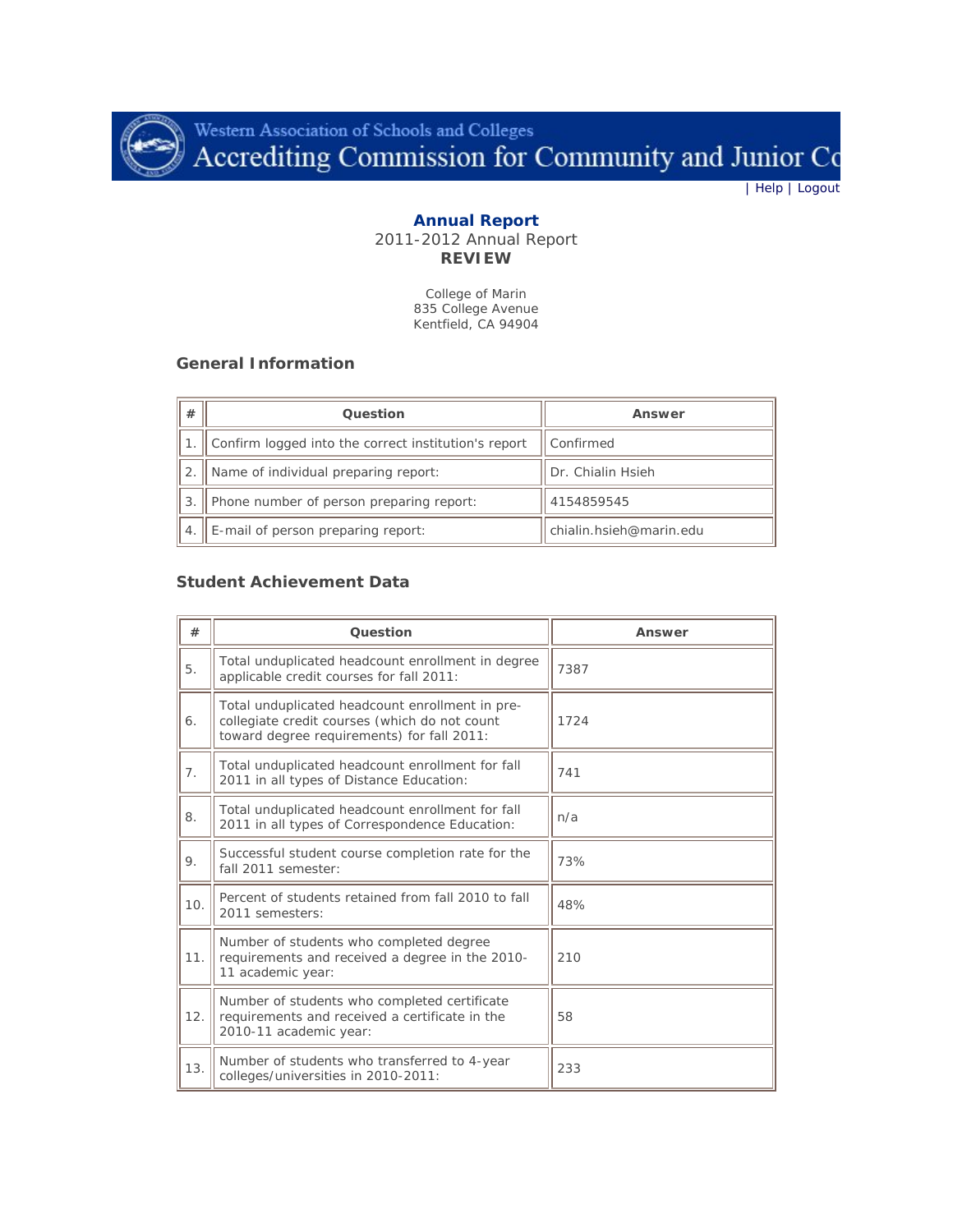| 14. | Licensure exam pass rate (PR) for each career/tech<br>program in the 2010-11 academic year. Identify by<br>program and type of exam (state/national) for<br>each: | Dental Assisting RDA Pass Rate<br>(Written exam) 88%<br>Dental Assisting RDA Pass Rate<br>(Law and Ethics exam) 79%<br>EMT Pass Rate within 6 attempts<br>91%<br>Court Reporting Pass Rate<br>English exam) 0% (4 students<br>November 1, 2010 - June 30,<br>2011)<br>Court Reporting Pass Rate<br>(Professional Practice exam)<br>33% (1 out of 3 students<br>November 1, 2010 - June 30,<br>2011)<br>Registered Nursing NCLEX Pass<br>Rate 89% |
|-----|-------------------------------------------------------------------------------------------------------------------------------------------------------------------|--------------------------------------------------------------------------------------------------------------------------------------------------------------------------------------------------------------------------------------------------------------------------------------------------------------------------------------------------------------------------------------------------------------------------------------------------|
| 15. | Job placement rate for each career/tech program<br>for the 2010-11 academic year. List the rate for<br>each program:                                              | Registered Nursing May 2011<br>graduates, 27% are employed in<br>healthcare.<br>Registered Dental Assisting,<br>approximately 50%                                                                                                                                                                                                                                                                                                                |

# **Student Learning Outcomes and Assessment**

| #   | Question                                                                                             | Answer |
|-----|------------------------------------------------------------------------------------------------------|--------|
| 16. | Percent of all college courses with defined Student<br>Learning Outcomes:                            | 99%    |
| 17. | Percent of all college courses with on-going<br>assessment of learning outcomes:                     | 100%   |
| 18. | Percent of all college programs with defined<br><b>Student Learning Outcomes:</b>                    | 100%   |
| 19. | Percent of college programs with on-going<br>assessment of learning outcomes:                        | 100%   |
| 20. | Percent of student and learning support activities<br>with defined Student Learning Outcomes:        | 100%   |
| 21. | Percent of student learning and support activities<br>with on-going assessment of learning outcomes: | 100%   |
| 22. | Has the institution defined institutional Student<br>Learning Outcomes:                              | Yes    |
| 23. | Percent of institutional outcomes with on-going<br>assessment of learning outcomes:                  | 85%    |

# **Substantive Change Items**

| <br><br>_____<br>ш | <b>iswer</b> |
|--------------------|--------------|
|--------------------|--------------|